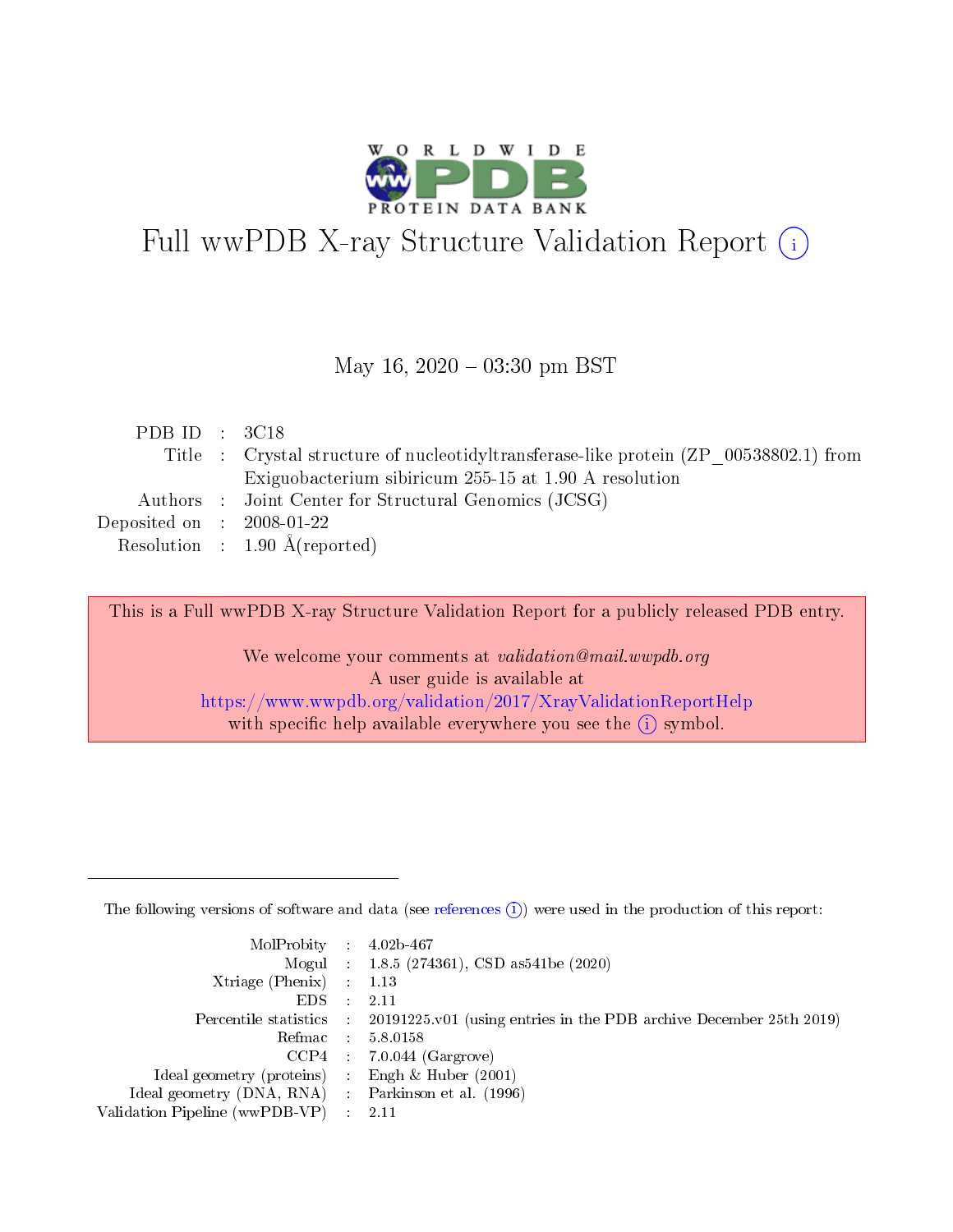# 1 [O](https://www.wwpdb.org/validation/2017/XrayValidationReportHelp#overall_quality)verall quality at a glance  $(i)$

The following experimental techniques were used to determine the structure: X-RAY DIFFRACTION

The reported resolution of this entry is 1.90 Å.

Percentile scores (ranging between 0-100) for global validation metrics of the entry are shown in the following graphic. The table shows the number of entries on which the scores are based.



| Metric                | Whole archive<br>$(\#\text{Entries})$ | Similar resolution<br>(#Entries, resolution range( $\AA$ )) |
|-----------------------|---------------------------------------|-------------------------------------------------------------|
| $R_{free}$            | 130704                                | 6207 $(1.90-1.90)$                                          |
| Clashscore            | 141614                                | $6847(1.90-1.90)$                                           |
| Ramachandran outliers | 138981                                | 6760 (1.90-1.90)                                            |
| Sidechain outliers    | 138945                                | 6760 (1.90-1.90)                                            |
| RSRZ outliers         | 127900                                | $6082(1.90-1.90)$                                           |

The table below summarises the geometric issues observed across the polymeric chains and their fit to the electron density. The red, orange, yellow and green segments on the lower bar indicate the fraction of residues that contain outliers for  $>=3, 2, 1$  and 0 types of geometric quality criteria respectively. A grey segment represents the fraction of residues that are not modelled. The numeric value for each fraction is indicated below the corresponding segment, with a dot representing fractions  $\epsilon=5\%$  The upper red bar (where present) indicates the fraction of residues that have poor fit to the electron density. The numeric value is given above the bar.

| Mol | $\mid$ Chain $\mid$ | Length | Quality of chain |     |
|-----|---------------------|--------|------------------|-----|
|     |                     | 290    | $\%$<br>90%      | 10% |
|     |                     | 290    | 2%<br>89%        | 10% |
|     |                     | 290    | $\%$<br>91%      | 9%  |

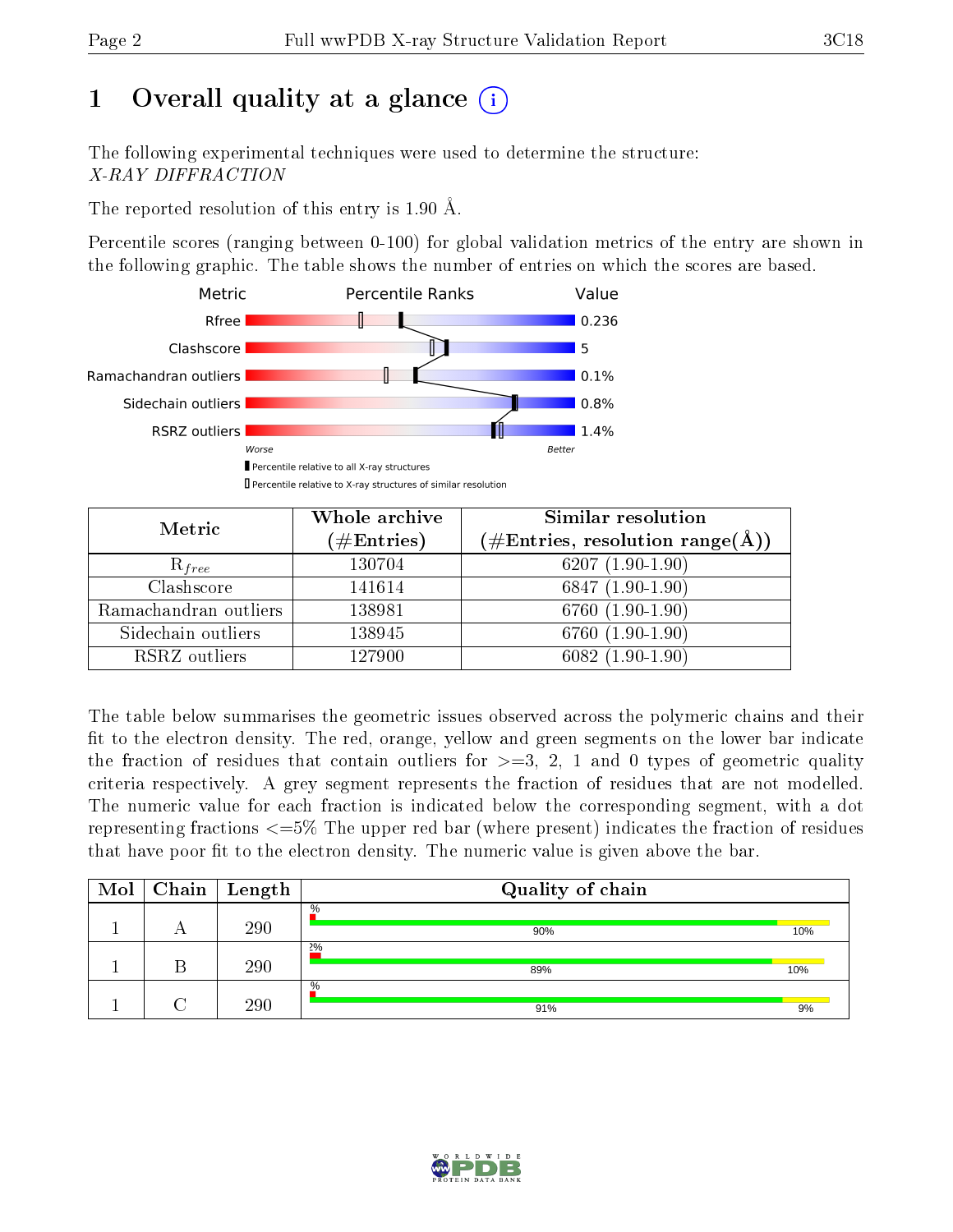# 2 Entry composition (i)

There are 4 unique types of molecules in this entry. The entry contains 7811 atoms, of which 0 are hydrogens and 0 are deuteriums.

In the tables below, the ZeroOcc column contains the number of atoms modelled with zero occupancy, the AltConf column contains the number of residues with at least one atom in alternate conformation and the Trace column contains the number of residues modelled with at most 2 atoms.

| Mol | Chain | Residues |               | Atoms                 |            |                         |    |                               | $ZeroOcc \   \ AltConf \   \ Trace$ |  |
|-----|-------|----------|---------------|-----------------------|------------|-------------------------|----|-------------------------------|-------------------------------------|--|
|     |       | 290      | Total<br>2438 | $\rm C$<br>1560       | - N<br>434 | $\Omega$<br>438         | S. | Se<br><sup>5</sup>            | 10                                  |  |
|     |       | 289      | Total<br>2395 | $\rm C$<br>1534       | N<br>420   | $\left( \right)$<br>435 | S. | Se<br>-5                      |                                     |  |
|     |       | 290      | Total<br>2413 | $\mathcal{C}$<br>1549 | N<br>419   | $\left($ )<br>439       | S. | <sub>Se</sub><br><sup>5</sup> |                                     |  |

Molecule 1 is a protein called Nucleotidyltransferase-like protein.

There are 3 discrepancies between the modelled and reference sequences:

| Chain | Residue   Modelled   Actual | Comment                      | Reference |
|-------|-----------------------------|------------------------------|-----------|
|       | GLY                         | LEADER SEQUENCE   UNP Q41F96 |           |
|       | GLY                         | LEADER SEQUENCE   UNP Q41F96 |           |
|       | GLY                         | LEADER SEQUENCE   UNP Q41F96 |           |

• Molecule 2 is GLYCEROL (three-letter code: GOL) (formula:  $C_3H_8O_3$ ).



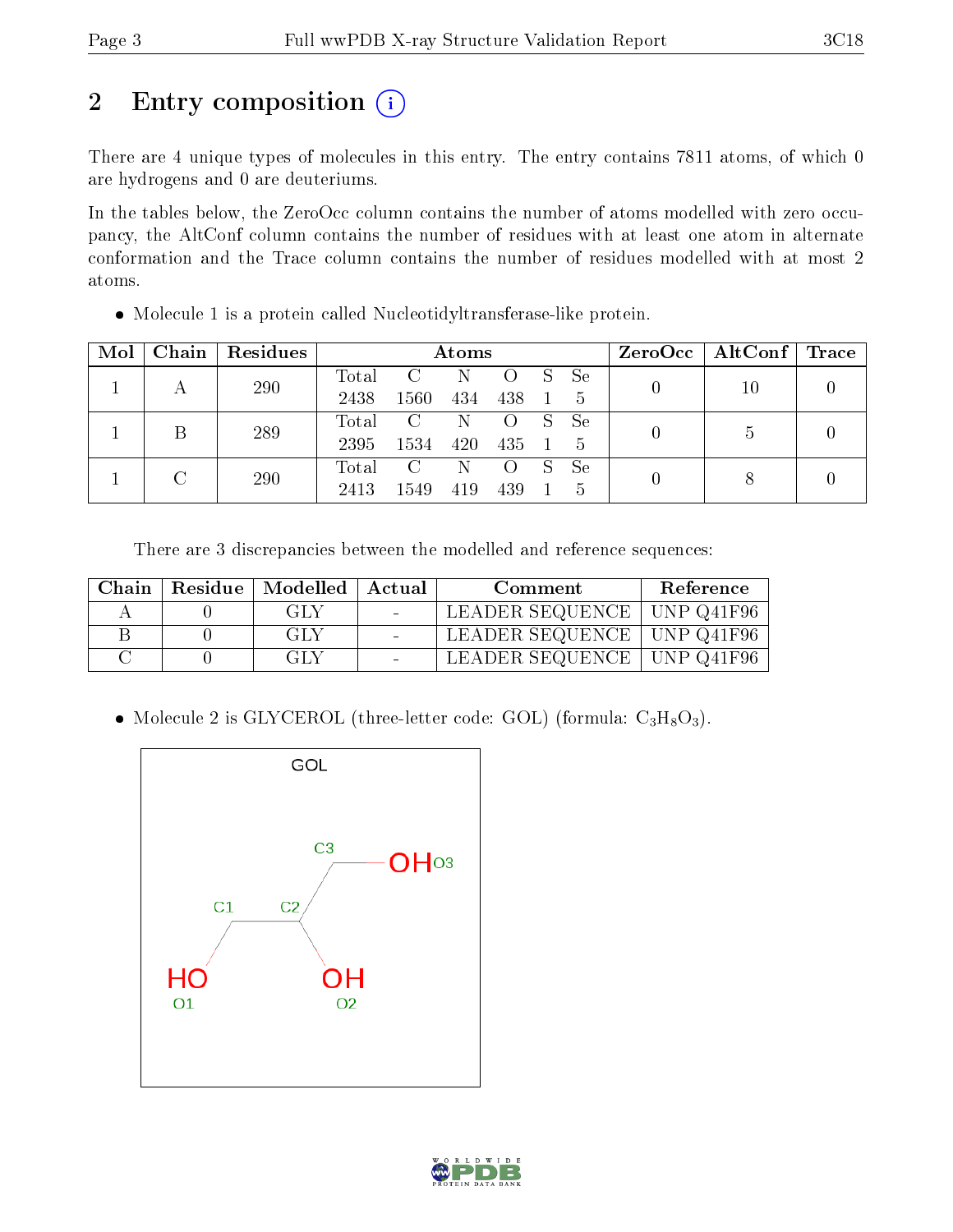| Mol | Chain   Residues | Atoms                                  | $ZeroOcc$   AltConf |
|-----|------------------|----------------------------------------|---------------------|
| ച   |                  | Total<br>C<br>3 <sup>1</sup><br>6<br>3 |                     |
|     |                  | Total<br>C<br>3<br>6<br>3              |                     |
|     |                  | Total<br>C<br>3 <sup>2</sup><br>6<br>3 |                     |
|     |                  | Total<br>C<br>3<br>6<br>3              |                     |

Molecule 3 is CHLORIDE ION (three-letter code: CL) (formula: Cl).

|  | $Mol$   Chain   Residues | Atoms    | $ZeroOcc \mid AltConf \mid$ |
|--|--------------------------|----------|-----------------------------|
|  |                          | Total Cl |                             |
|  |                          | Total Cl |                             |

Molecule 4 is water.

| $\bf{Mol}$ | Chain   Residues | Atoms                       | $ZeroOcc \mid AltConf \mid$ |
|------------|------------------|-----------------------------|-----------------------------|
|            | 192              | Total O<br>192<br>192       |                             |
|            | 157              | Total<br>- ()<br>157<br>157 |                             |
|            | 189              | Total<br>189<br>189         |                             |

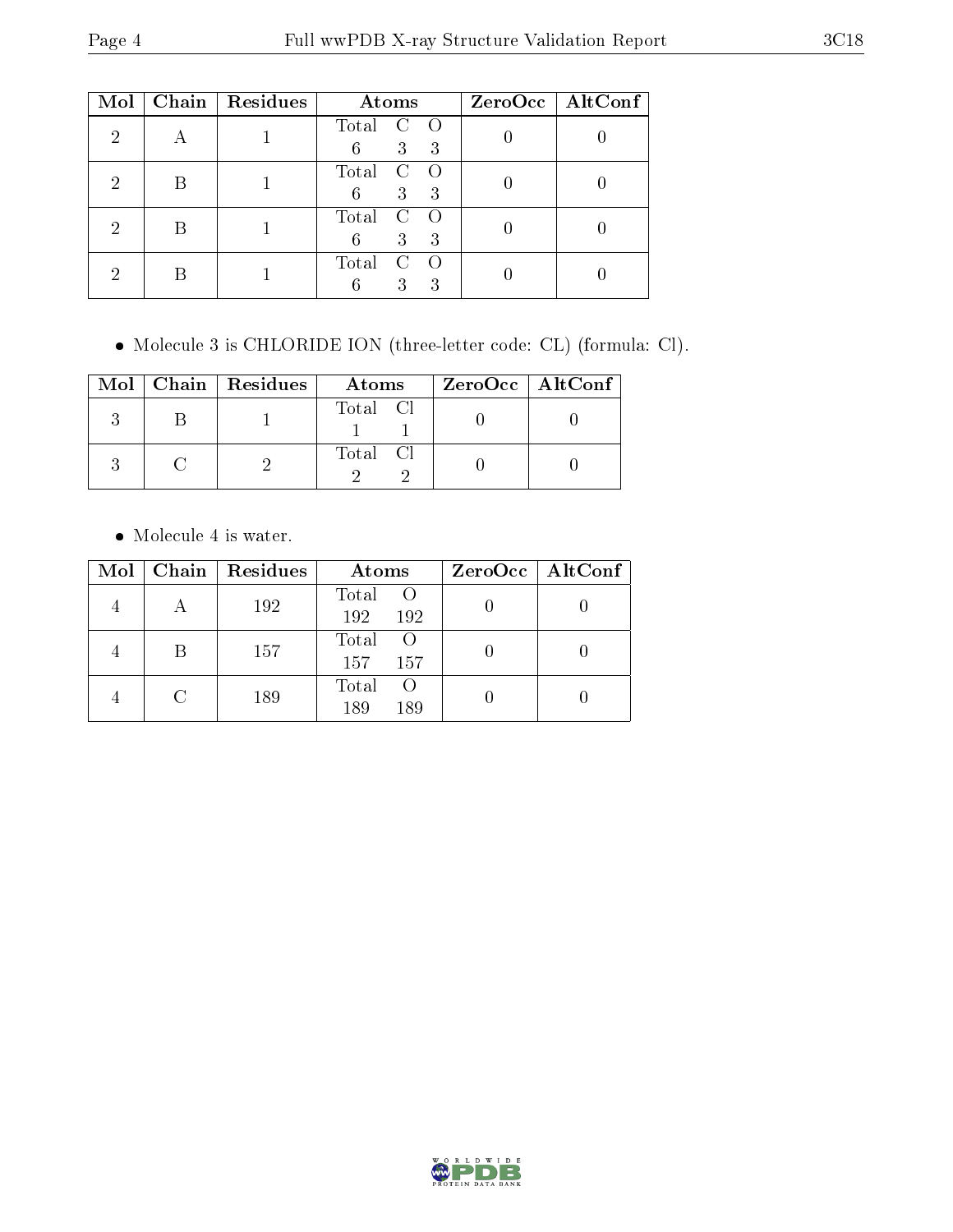K265

 $\frac{14}{14}$ K218

# 3 Residue-property plots  $(i)$

These plots are drawn for all protein, RNA and DNA chains in the entry. The first graphic for a chain summarises the proportions of the various outlier classes displayed in the second graphic. The second graphic shows the sequence view annotated by issues in geometry and electron density. Residues are color-coded according to the number of geometric quality criteria for which they contain at least one outlier: green  $= 0$ , yellow  $= 1$ , orange  $= 2$  and red  $= 3$  or more. A red dot above a residue indicates a poor fit to the electron density (RSRZ  $> 2$ ). Stretches of 2 or more consecutive residues without any outlier are shown as a green connector. Residues present in the sample, but not in the model, are shown in grey.

- Chain A: 90% 10% **•**<br>L66 •  $D234$  • D105 L106 K107 K108 Q109  $\frac{110}{110}$ R111 N112 F113 T116  $\frac{119}{2}$ K128 E177 R180 Q192 S196 K224 M243 T249 E250  $\frac{13}{251}$ K252 <mark>iet in S</mark>  $\frac{16}{2}$  $\frac{1}{12}$  $\frac{152}{2}$  $\frac{3}{2}$  $54$  $\frac{8}{2}$ N60 V69  $\frac{8}{10}$ **v**<sub>289</sub> L282 • Molecule 1: Nucleotidyltransferase-like protein Chain B: 89% 10%  $\begin{bmatrix} 1 \\ 1 \end{bmatrix}$ Y57 •  $\frac{166}{16}$ S<sub>141</sub> • H154 •  $\frac{1}{181}$ E197 • L103 K108 R111  $\frac{12}{2}$ F113 R132 E166 V174 V186 E198 T199 R203 Y15  $\frac{1}{2}$ E17  $\frac{22}{12}$  $\frac{28}{2}$  $\frac{8}{2}$  $\overline{\mathbf{E}}$  $\frac{8}{2}$  $\frac{159}{2}$ N60 V73 G0R6T7I8Y9  $\frac{9}{219}$ L220 M230 M243 L255 P287 V288 VAL • Molecule 1: Nucleotidyltransferase-like protein Chain C: 91% 9% • 64TV **b**182 L103 F113 V175 L189 S196 R203 E212  $\frac{12}{12}$ L214 L215 Q216 V219 L220 E232 T238 R247 K276 L282 V289gn<mark>gh</mark> g<mark>e</mark>d Y15 P16  $\frac{1}{12}$  $\frac{22}{2}$  $\frac{1}{4}$ V69  $L74$
- Molecule 1: Nucleotidyltransferase-like protein

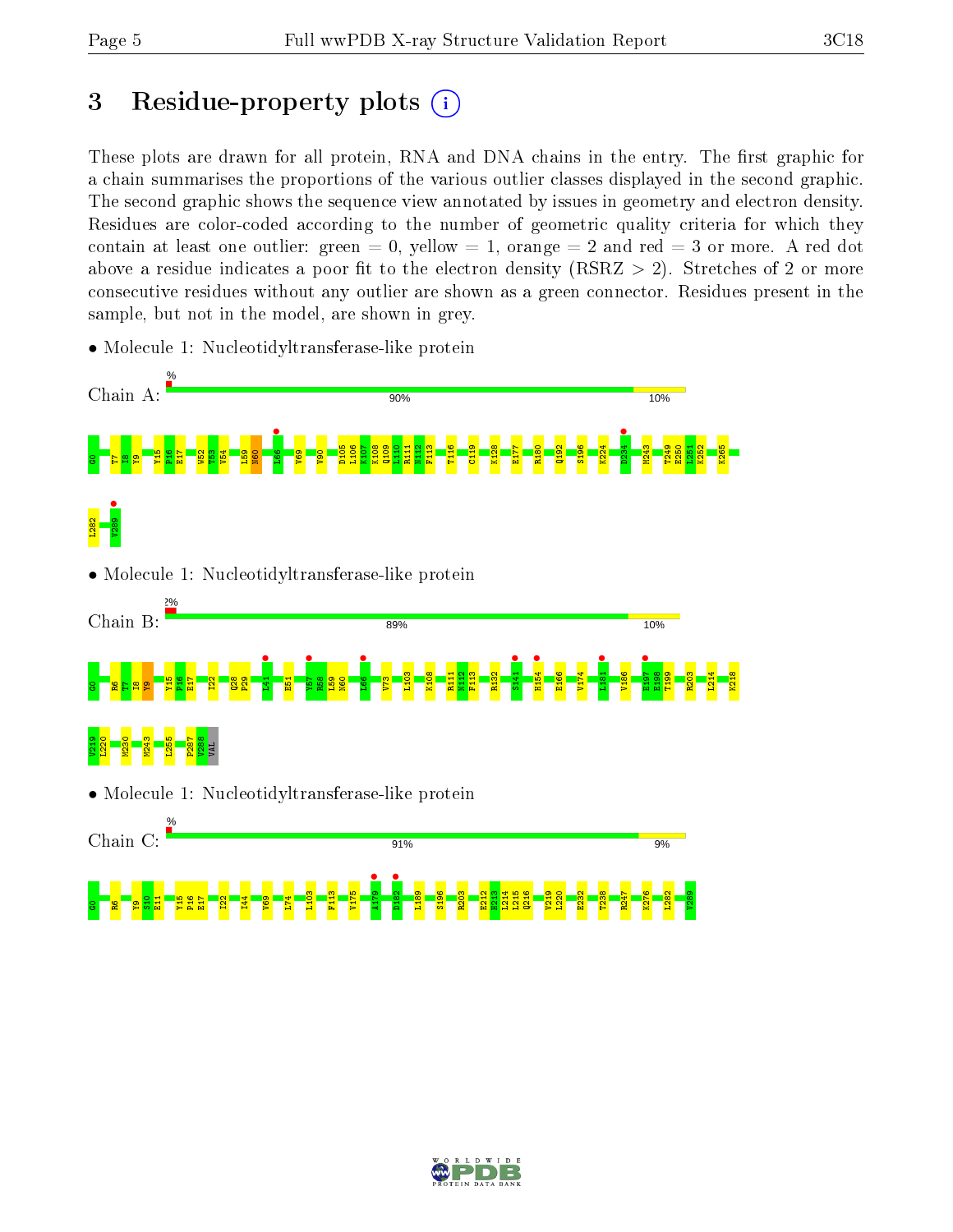# 4 Data and refinement statistics  $(i)$

| Property                                                             | Value                                              | Source     |
|----------------------------------------------------------------------|----------------------------------------------------|------------|
| Space group                                                          | P 31 2 1                                           | Depositor  |
| Cell constants                                                       | $66.74\text{\AA}$<br>$456.20\text{\AA}$<br>66.74Å  |            |
| a, b, c, $\alpha$ , $\beta$ , $\gamma$                               | $90.00^\circ$<br>$120.00^{\circ}$<br>$90.00^\circ$ | Depositor  |
| Resolution $(A)$                                                     | 29.71<br>$-1.90$                                   | Depositor  |
|                                                                      | 29.70<br>1.90                                      | <b>EDS</b> |
| % Data completeness                                                  | $99.9(29.71-1.90)$                                 | Depositor  |
| (in resolution range)                                                | 99.9 (29.70-1.90)                                  | <b>EDS</b> |
| $\mathrm{R}_{merge}$                                                 | 0.07                                               | Depositor  |
| $\mathrm{R}_{sym}$                                                   | (Not available)                                    | Depositor  |
| $\sqrt{I/\sigma(I)} > 1$                                             | $\overline{2.48}$ (at 1.91Å)                       | Xtriage    |
| Refinement program                                                   | REFMAC 5.4.0067, PHENIX                            | Depositor  |
|                                                                      | $\overline{0.183}$ ,<br>0.233                      | Depositor  |
| $R, R_{free}$                                                        | 0.189<br>0.236<br>$\ddot{\phantom{a}}$             | DCC        |
| $R_{free}$ test set                                                  | 4765 reflections $(5.01\%)$                        | wwPDB-VP   |
| Wilson B-factor $(A^2)$                                              | 30.0                                               | Xtriage    |
| Anisotropy                                                           | 0.223                                              | Xtriage    |
| Bulk solvent $k_{sol}(e/\mathring{A}^3)$ , $B_{sol}(\mathring{A}^2)$ | $0.34$ , $52.3$                                    | <b>EDS</b> |
| $\overline{L-test for}$ twinning <sup>2</sup>                        | $< L >$ = 0.45, $< L2$ > = 0.27                    | Xtriage    |
| Estimated twinning fraction                                          | $0.048$ for $-h,-k,l$                              | Xtriage    |
| $F_o, F_c$ correlation                                               | 0.96                                               | <b>EDS</b> |
| Total number of atoms                                                | 7811                                               | wwPDB-VP   |
| Average B, all atoms $(A^2)$                                         | 37.0                                               | wwPDB-VP   |

Xtriage's analysis on translational NCS is as follows: The largest off-origin peak in the Patterson function is  $4.07\%$  of the height of the origin peak. No significant pseudotranslation is detected.

<sup>&</sup>lt;sup>2</sup>Theoretical values of  $\langle |L| \rangle$ ,  $\langle L^2 \rangle$  for acentric reflections are 0.5, 0.333 respectively for untwinned datasets, and 0.375, 0.2 for perfectly twinned datasets.



<span id="page-5-1"></span><span id="page-5-0"></span><sup>1</sup> Intensities estimated from amplitudes.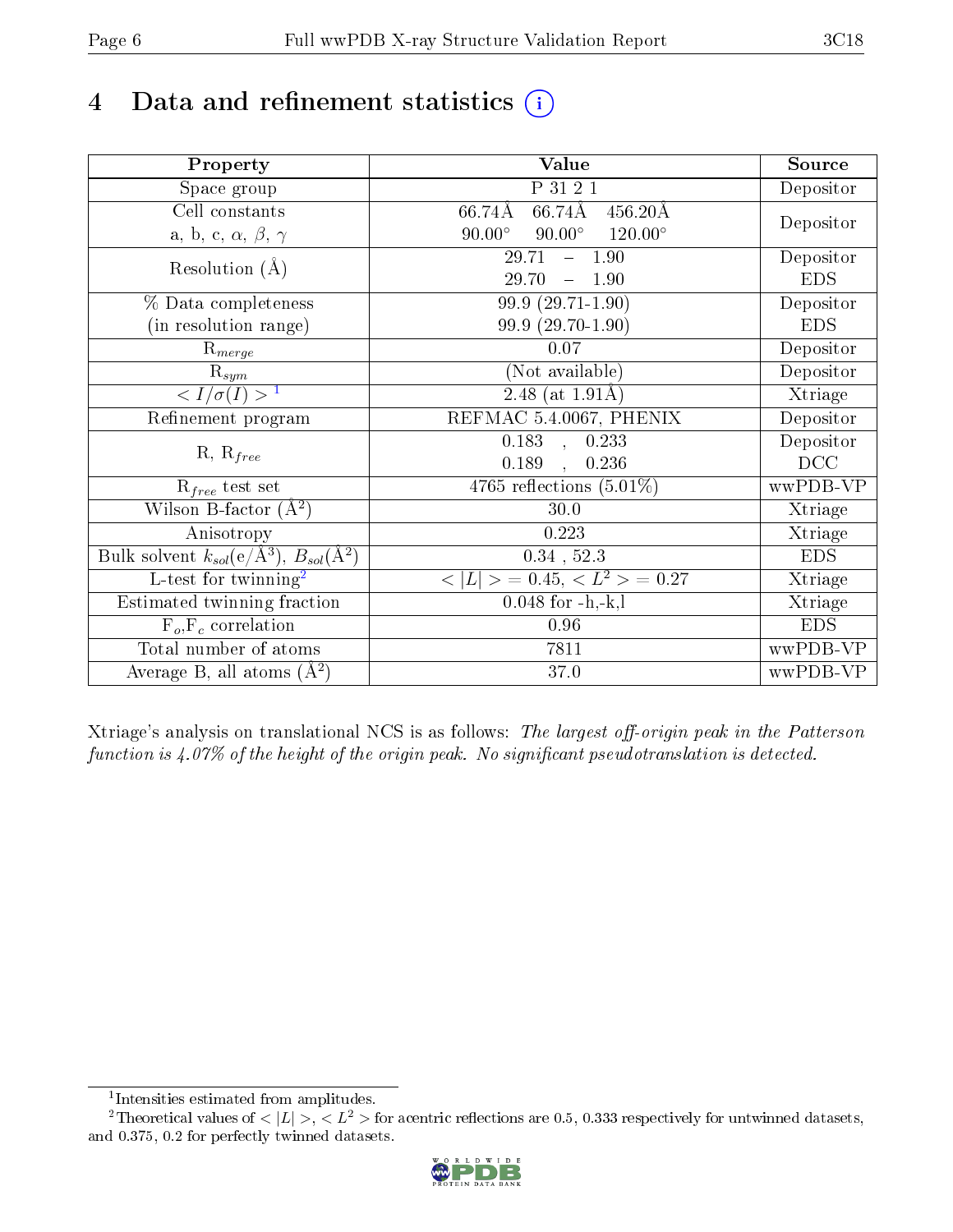# 5 Model quality  $(i)$

# 5.1 Standard geometry  $(i)$

Bond lengths and bond angles in the following residue types are not validated in this section: GOL, CL

The Z score for a bond length (or angle) is the number of standard deviations the observed value is removed from the expected value. A bond length (or angle) with  $|Z| > 5$  is considered an outlier worth inspection. RMSZ is the root-mean-square of all Z scores of the bond lengths (or angles).

| Mol          | Chain  |      | Bond lengths | Bond angles |                 |  |
|--------------|--------|------|--------------|-------------|-----------------|--|
|              |        | RMSZ | $\# Z  > 5$  | RMSZ        | $\ Z\  > 5$     |  |
|              |        | 0.68 | 0/2516       | 0.70        | 0/3400          |  |
| $\mathbf{1}$ | R      | 0.65 | 0/2458       | 0.71        | $\sqrt{0/3326}$ |  |
|              | $\cap$ | 0.70 | 0/2484       | 0.72        | 0/3359          |  |
| All          | ΑĦ     | 0.68 | 7458         | 0.71        | 10085           |  |

There are no bond length outliers.

There are no bond angle outliers.

There are no chirality outliers.

There are no planarity outliers.

### 5.2 Too-close contacts  $(i)$

In the following table, the Non-H and H(model) columns list the number of non-hydrogen atoms and hydrogen atoms in the chain respectively. The H(added) column lists the number of hydrogen atoms added and optimized by MolProbity. The Clashes column lists the number of clashes within the asymmetric unit, whereas Symm-Clashes lists symmetry related clashes.

| Mol           | Chain     | $\bf Non-H$   | H (model) | H(added) | <b>Clashes</b> | Symm-Clashes |
|---------------|-----------|---------------|-----------|----------|----------------|--------------|
|               | А         | 2438          |           | 2461     | 22             |              |
|               | В         | 2395          |           | 2374     | 20             |              |
|               | C         | 2413          |           | 2413     | 25             |              |
| 2             |           |               |           | 8        |                |              |
| $\mathcal{P}$ | В         | 18            |           | 24       |                |              |
| 3             | В         |               |           |          |                |              |
| 3             | $\subset$ | $\mathcal{D}$ |           |          |                |              |
|               |           | 192           |           |          | റ              |              |
| 4             | В         | 157           |           | 0        |                |              |
|               | C         | 189           |           | 0        |                |              |
|               | All       | 7811          |           | 7280     | 66             |              |

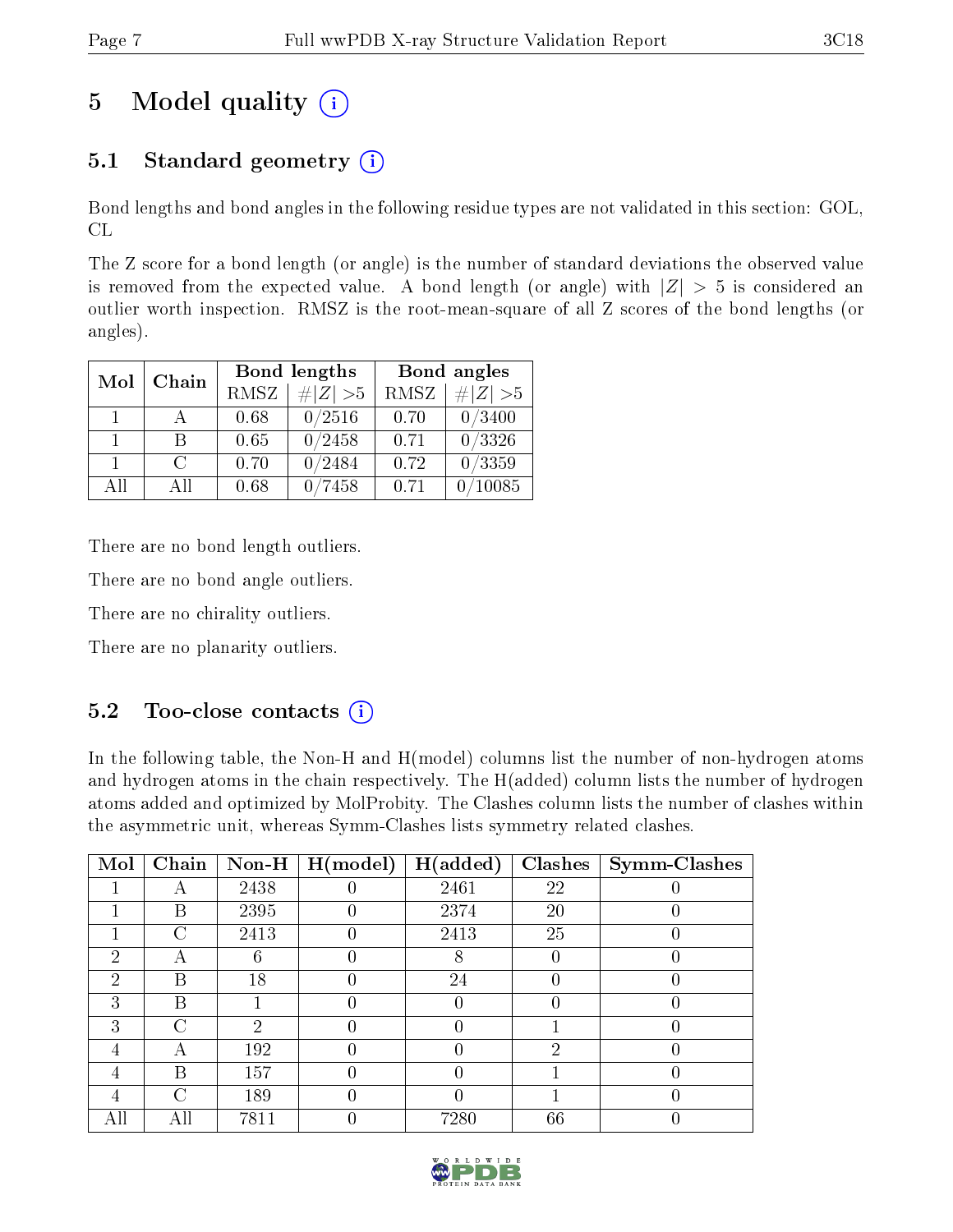The all-atom clashscore is defined as the number of clashes found per 1000 atoms (including hydrogen atoms). The all-atom clashscore for this structure is 5.

|            |  |  | All (66) close contacts within the same asymmetric unit are listed below, sorted by their clash |  |  |  |  |
|------------|--|--|-------------------------------------------------------------------------------------------------|--|--|--|--|
| magnitude. |  |  |                                                                                                 |  |  |  |  |

| Atom-1                         | Atom-2              | Interatomic    | Clash             |
|--------------------------------|---------------------|----------------|-------------------|
|                                |                     | distance $(A)$ | overlap $(\AA)$   |
| 1:C:44[B]:ILE:HD13             | 1:C:69[B]:VAL:CG1   | 2.05           | 0.87              |
| 1:A:7[B]:THR:HG22              | 1: A:59: LEU: HD22  | 1.65           | 0.77              |
| 1:C:44[B]:ILE:HD13             | 1:C:69[B]:VAL:HG12  | 1.68           | 0.76              |
| $1:C:196[A].\overline{SER:OG}$ | 1:C:203:ARG:HG2     | 1.87           | 0.75              |
| 1:C:44[B]:ILE:CD1              | 1:C:69[B]:VAL:CG1   | 2.67           | 0.72              |
| 1: A:52:TRP:HD1                | 1:A:69[A]:VAL:HG22  | 1.56           | 0.71              |
| 1:C:44[B]:ILE:HD12             | 1:C:74:LEU:HD22     | 1.76           | $\overline{0.67}$ |
| 1: A: 128: LYS: CD             | 4:A:352:HOH:O       | 2.43           | 0.67              |
| 1:C:44[B]:ILE:CD1              | 1:C:74:LEU:HD22     | 2.24           | 0.67              |
| 1:C:215:LEU:C                  | 1:C:215:LEU:HD23    | $2.18\,$       | 0.64              |
| 1:A:119:CYS:SG                 | 1:A:224:LYS:HE3     | 2.38           | 0.63              |
| 1:B:108:LYS:HA                 | 1:B:111:ARG:NH1     | 2.14           | 0.62              |
| 1:B:166:GLU:OE1                | 1:B:218:LYS:HE3     | 1.99           | 0.61              |
| 1:A:7[B]:THR:CG2               | 1: A:59: LEU: HD22  | 2.30           | 0.60              |
| 1: A:15:TYR:CE2                | 1:A:17:GLU:HB2      | 2.37           | 0.59              |
| 1:C:15:TYR:CE2                 | 1:C:17:GLU:HB2      | 2.37           | 0.59              |
| 1:A:108:LYS:HA                 | 1:A:111:ARG:NH1     | 2.19           | 0.58              |
| 1:B:22:ILE:HG12                | 1:B:103:LEU:HD13    | 1.87           | $0.56\,$          |
| $1:C:196[A].\text{SER:OG}$     | 1:C:203:ARG:CG      | 2.54           | $0.55\,$          |
| 1:C:11:GLU:HG2                 | 4:C:334:HOH:O       | 2.07           | 0.53              |
| 1:B:6:ARG:HA                   | 1:B:9:TYR:CE2       | 2.43           | 0.53              |
| 1: A:52:TRP:CD1                | 1:A:69[A]:VAL:H G22 | 2.40           | 0.53              |
| 1:B:9:TYR:CD1                  | 1: B: 9: TYR: C     | 2.83           | 0.51              |
| 1:C:189:LEU:HD12               | 1:C:214:LEU:HD12    | 1.90           | $\overline{0.51}$ |
| 1:B:8:ILE:H <sub>G13</sub>     | 1:B:59:LEU:HD11     | 1.92           | 0.51              |
| 1:C:22:ILE:HG12                | 1:C:103:LEU:HD13    | 1.93           | 0.50              |
| 1:A:108:LYS:HA                 | 1:A:111:ARG:HH11    | 1.77           | 0.50              |
| 1:C:11:GLU:OE1                 | 1:C:11:GLU:HA       | 2.11           | 0.50              |
| 1:B:154[B]:HIS:CE1             | 4:B:381:HOH:O       | 2.64           | 0.49              |
| 1:A:192:GLN:O                  | 1:A:196:SER:HB2     | 2.12           | 0.49              |
| 1:C:219:VAL:HG12               | 1:C:220:LEU:HD23    | 1.95           | 0.48              |
| 1: A:90: VAL:HGI1              | 1: A: 106: LEU: HG  | 1.96           | 0.48              |
| 1:C:232:GLU:OE2                | 1:C:247:ARG:NH1     | 2.46           | 0.48              |
| 1:C:196[A].SER:HG              | 1:C:203:ARG:HG2     | 1.77           | 0.47              |
| 1:A:54:VAL:HG23                | 1:B:243:MSE:HE2     | 1.97           | 0.47              |
| 1:C:6:ARG:HA                   | 1:C:9:TYR:CE2       | 2.51           | 0.46              |
| 1:A:249[B]:THR:HG23            | 1: A:250: GLU:N     | 2.30           | 0.46              |

Continued on next page...

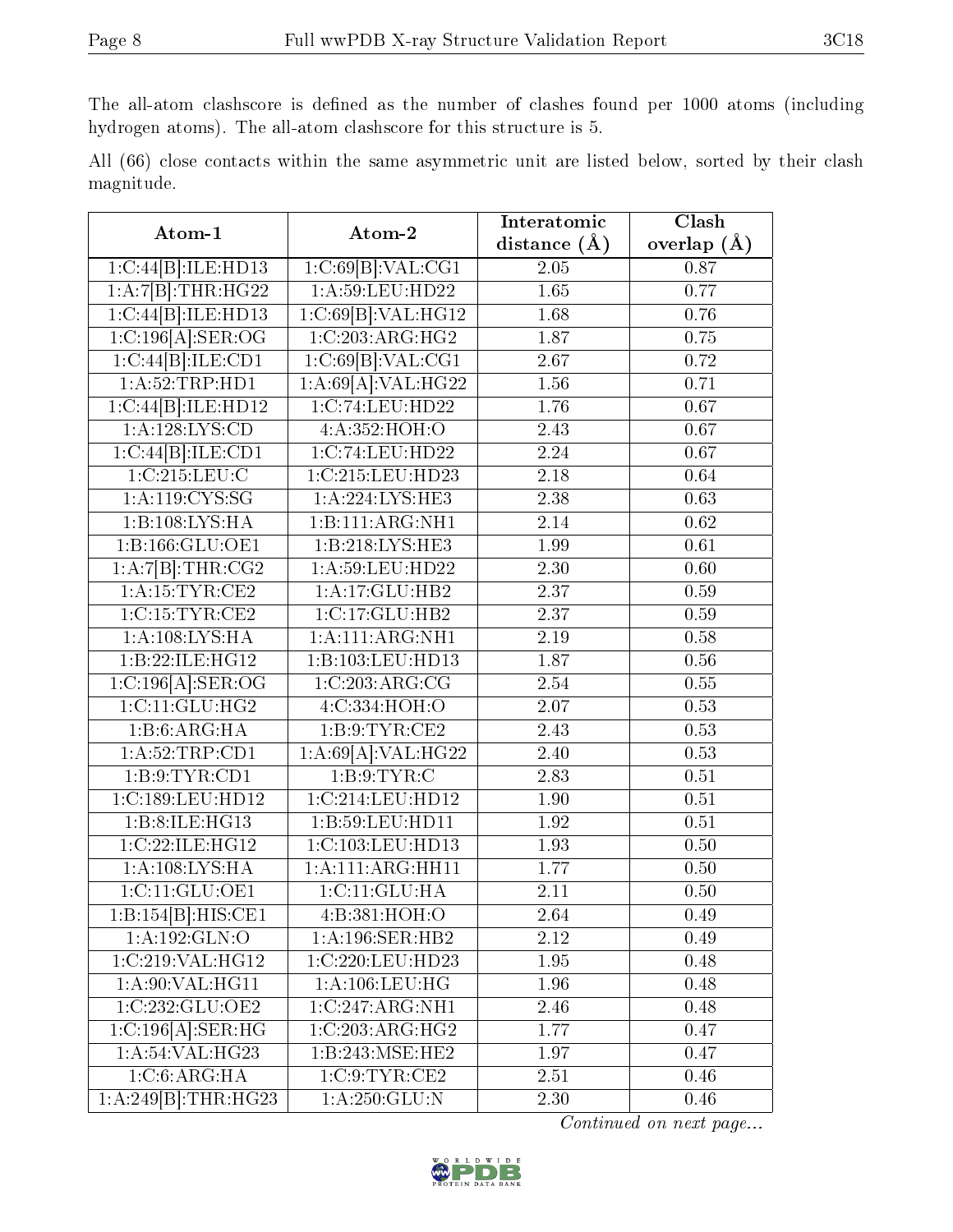| Atom-1                       | Atom-2              | Interatomic       | $\overline{\text{Clash}}$ |
|------------------------------|---------------------|-------------------|---------------------------|
|                              |                     | distance $(A)$    | overlap $(\AA)$           |
| 1:C:276:LYS:NZ               | 3:C:291:CL:CL       | 2.81              | 0.46                      |
| 1:B:132:ARG:NE               | 1:B:132:ARG:HA      | 2.31              | 0.46                      |
| 1:C:9:TYR:CD1                | 1:C:9:TYR:C         | 2.89              | 0.46                      |
| 1:B:51[A]:GLU:HG2            | 1:B:73:VAL:HG21     | 1.98              | 0.45                      |
| 1:B:199:THR:O                | 1:B:203:ARG:HG3     | 2.16              | 0.45                      |
| 1:B:230:MSE:HE2              | 1:B:287:PRO:HD3     | 1.98              | 0.45                      |
| 1: A:9: TYR: C               | 1: A:9: TYR: CD1    | 2.90              | 0.45                      |
| 1:B:255:LEU:HD23             | 1:B:255:LEU:HA      | 1.72              | 0.44                      |
| 1:B:174:VAL:HG12             | 1:B:174:VAL:O       | 2.18              | 0.43                      |
| $1:\overline{C:212:GLU:O}$   | 1:C:216:GLN:HG2     | 2.18              | 0.43                      |
| $1:A:116[A]:\text{THR}:HG23$ | 4:A:351:HOH:O       | 2.19              | 0.43                      |
| 1:C:238:THR:HG21             | 1:C:282:LEU:HD23    | 2.01              | 0.43                      |
| 1:B:214:LEU:HD23             | 1:B:214:LEU:HA      | 1.89              | 0.43                      |
| 1: A:59: LEU:O               | 1: A:60: ASN:HB2    | 2.20              | 0.42                      |
| 1:A:265:LYS:HA               | 1: A:265:LYS:HD3    | 1.85              | 0.42                      |
| 1:A:177:GLU:OE1              | 1:A:180[B]:ARG:NH1  | 2.38              | 0.42                      |
| 1:A:249[B]:THR:CG2           | 1: A:250: GLU:N     | 2.82              | 0.41                      |
| 1:B:59:LEU:O                 | 1:B:60:ASN:HB2      | 2.20              | 0.41                      |
| 1: A:243:MSE:HE3             | 1: A: 252: LYS: HE3 | $\overline{2.01}$ | 0.41                      |
| 1:C:15:TYR:HA                | 1: C: 16: PRO: HD3  | 1.95              | 0.41                      |
| 1:B:186:VAL:HG22             | 1:B:214:LEU:HD13    | $\overline{2.03}$ | $\overline{0.41}$         |
| 1:A:7[B]:THR:HG22            | 1:A:59:LEU:CD2      | 2.43              | 0.40                      |
| 1:B:15:TYR:CE2               | 1:B:17:GLU:HB2      | 2.56              | 0.40                      |
| 1:A:105:ASP:O                | 1: A:109: GLN: HG3  | 2.21              | 0.40                      |
| 1:B:220:LEU:HA               | 1:B:220:LEU:HD23    | 1.91              | 0.40                      |
| 1:B:28:GLN:HG3               | 1:B:29:PRO:O        | 2.21              | 0.40                      |
| 1:C:220:LEU:HD23             | 1:C:220:LEU:HA      | 1.85              | 0.40                      |
| 1:C:22:ILE:HG12              | 1:C:103:LEU:CD1     | 2.52              | 0.40                      |

Continued from previous page...

There are no symmetry-related clashes.

### 5.3 Torsion angles  $(i)$

#### 5.3.1 Protein backbone (i)

In the following table, the Percentiles column shows the percent Ramachandran outliers of the chain as a percentile score with respect to all X-ray entries followed by that with respect to entries of similar resolution.

The Analysed column shows the number of residues for which the backbone conformation was analysed, and the total number of residues.

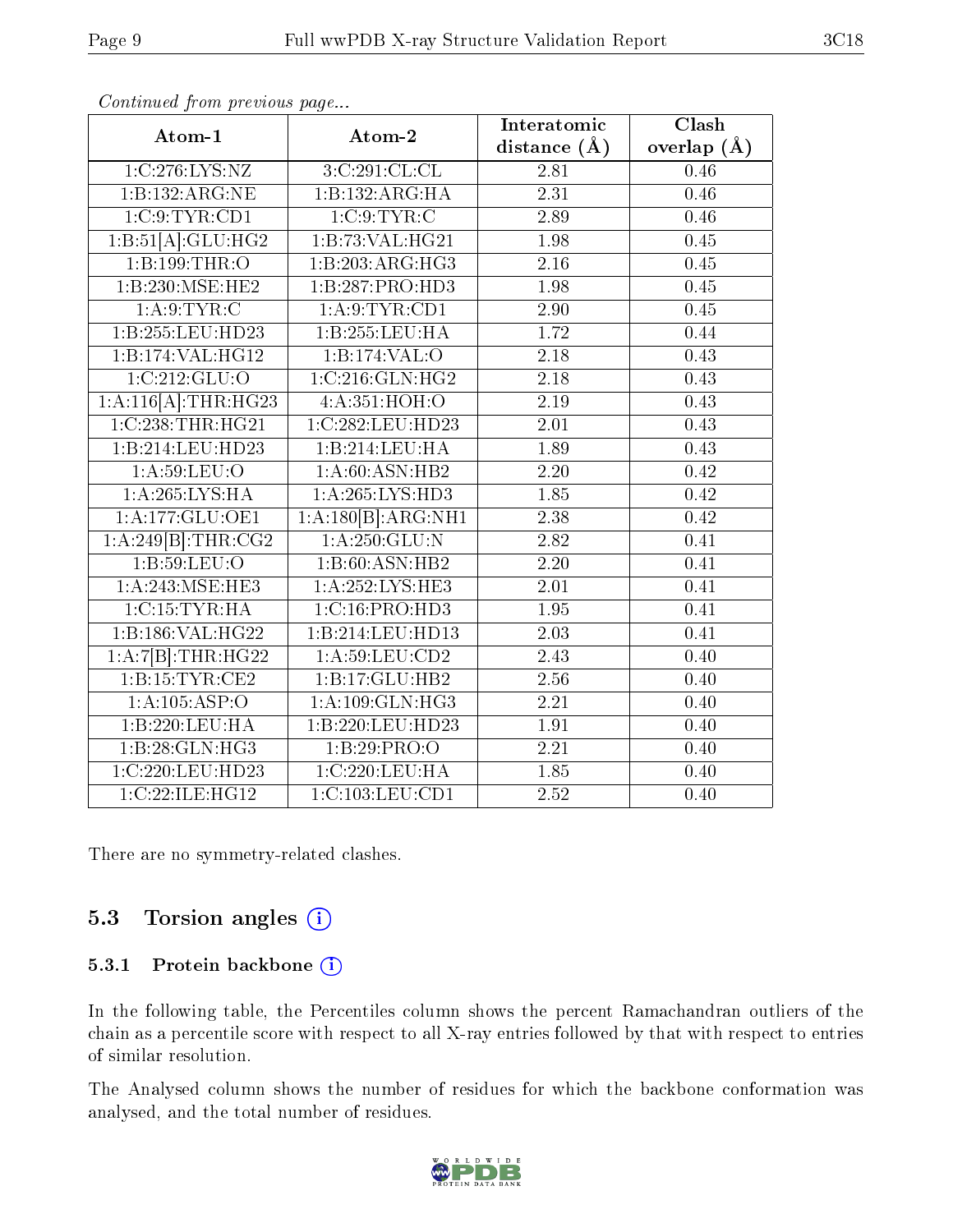| Mol | Chain   | Analysed         | Favoured     | Allowed   | <b>Outliers</b> | Percentiles |
|-----|---------|------------------|--------------|-----------|-----------------|-------------|
|     | А       | $298/290(103\%)$ | 293 $(98\%)$ | $4(1\%)$  | $1(0\%)$        | 31<br>41    |
|     | B       | $292/290(101\%)$ | 285(98%)     | $7(2\%)$  |                 | 100<br>100  |
|     | $\rm C$ | $296/290(102\%)$ | 290 $(98\%)$ | 6 $(2\%)$ |                 | 100         |
| All | All     | $886/870(102\%)$ | 868 (98%)    | 17(2%)    | $1(0\%)$        | 51<br>43    |

All (1) Ramachandran outliers are listed below:

| Mol | Chain | $\operatorname{Res}$ | vpe |
|-----|-------|----------------------|-----|
|     |       |                      |     |

#### 5.3.2 Protein sidechains  $(i)$

In the following table, the Percentiles column shows the percent sidechain outliers of the chain as a percentile score with respect to all X-ray entries followed by that with respect to entries of similar resolution.

The Analysed column shows the number of residues for which the sidechain conformation was analysed, and the total number of residues.

| Mol | Chain         | Analysed          | Rotameric    | Outliers | Percentiles |    |
|-----|---------------|-------------------|--------------|----------|-------------|----|
|     |               | $268/259$ (104\%) | 266 $(99\%)$ | $2(1\%)$ | 84          | 84 |
|     | B.            | $258/259$ (100%)  | $256(99\%)$  | $2(1\%)$ | 81          | 82 |
|     | $\mathcal{C}$ | $262/259$ (101\%) | $260(99\%)$  | $2(1\%)$ | 81          | 82 |
| All | All           | 788/777 (101\%)   | 782 (99%)    | 6 $(1%)$ |             | 82 |

All (6) residues with a non-rotameric sidechain are listed below:

| Mol | Chain | Res | <b>Type</b> |
|-----|-------|-----|-------------|
|     |       | 113 | PHE         |
|     |       | 282 | LEU         |
|     |       |     | <b>TYR</b>  |
|     |       | 113 | <b>PHE</b>  |
|     | C     | 113 | <b>PHE</b>  |
|     |       | 175 | VAL         |

Some sidechains can be flipped to improve hydrogen bonding and reduce clashes. All (4) such sidechains are listed below:

| Mol | Chain | Res | $^{\circ}$ pe |
|-----|-------|-----|---------------|
|     |       |     |               |

Continued on next page...

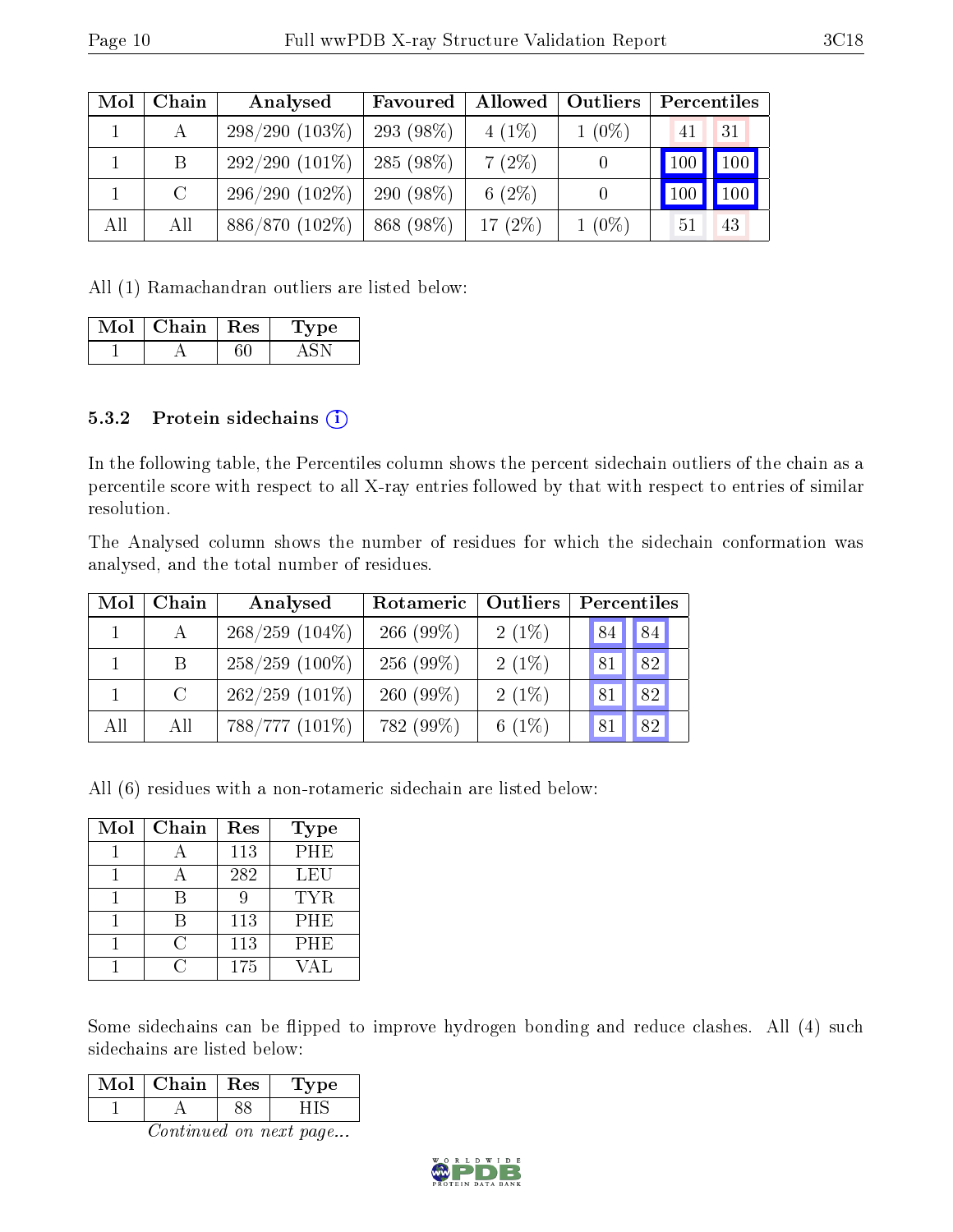Continued from previous page...

| Mol | Chain | Res | Type  |
|-----|-------|-----|-------|
|     |       |     | GLN   |
|     |       | 144 | ASN   |
|     |       | 192 | '21.N |

#### $5.3.3$  RNA  $(i)$

There are no RNA molecules in this entry.

#### 5.4 Non-standard residues in protein, DNA, RNA chains (i)

There are no non-standard protein/DNA/RNA residues in this entry.

#### 5.5 Carbohydrates (i)

There are no carbohydrates in this entry.

### 5.6 Ligand geometry (i)

Of 7 ligands modelled in this entry, 3 are monoatomic - leaving 4 for Mogul analysis.

In the following table, the Counts columns list the number of bonds (or angles) for which Mogul statistics could be retrieved, the number of bonds (or angles) that are observed in the model and the number of bonds (or angles) that are dened in the Chemical Component Dictionary. The Link column lists molecule types, if any, to which the group is linked. The Z score for a bond length (or angle) is the number of standard deviations the observed value is removed from the expected value. A bond length (or angle) with  $|Z| > 2$  is considered an outlier worth inspection. RMSZ is the root-mean-square of all Z scores of the bond lengths (or angles).

| Mol            | Link<br>Chain<br>$\mid$ Res |   | Bond lengths |                          |                   |      | Bond angles |        |      |             |
|----------------|-----------------------------|---|--------------|--------------------------|-------------------|------|-------------|--------|------|-------------|
|                | Type                        |   |              |                          | $\mathrm{Counts}$ | RMSZ | # $ Z  > 2$ | Counts | RMSZ | # $ Z  > 2$ |
| ച              | GOL                         | Β | 293          | $\overline{\phantom{a}}$ | 5,5,5             | 0.45 |             | 5.5,5  | 0.36 |             |
| $\overline{2}$ | GOL                         |   | 290          | $\overline{\phantom{a}}$ | 5,5,5             | 0.34 |             | 5,5,5  | 0.51 |             |
| $\overline{2}$ | GOL                         | Β | 292          | $\overline{\phantom{a}}$ | 5,5,5             | 0.44 |             | 5,5,5  | 0.16 |             |
| ച              | GOL                         | Β | 291          | $\overline{\phantom{a}}$ | 5,5,5             | 0.28 |             | 5,5,5  | 0.40 |             |

In the following table, the Chirals column lists the number of chiral outliers, the number of chiral centers analysed, the number of these observed in the model and the number defined in the Chemical Component Dictionary. Similar counts are reported in the Torsion and Rings columns. '-' means no outliers of that kind were identified.

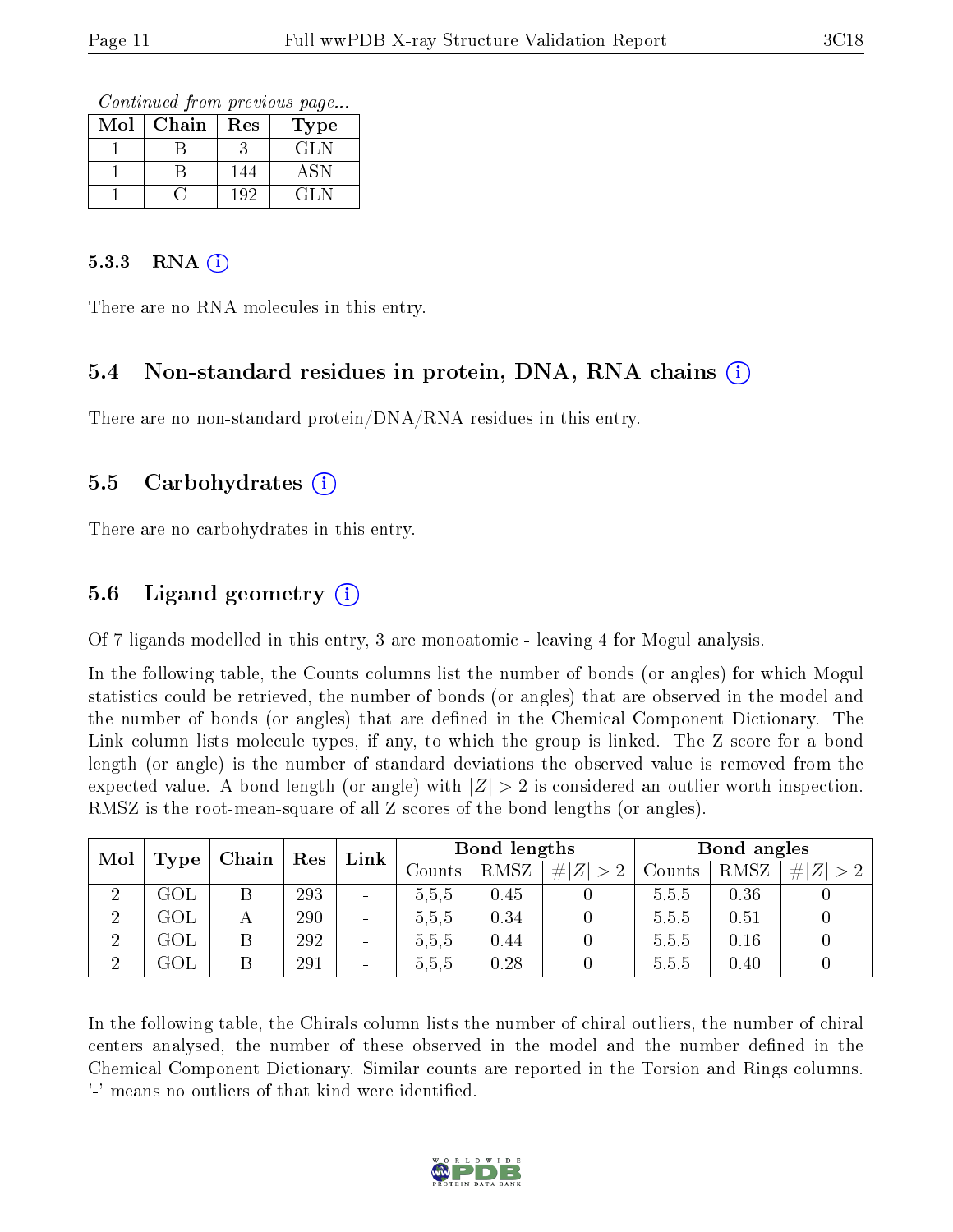| Mol            | Type | Chain | $\operatorname{Res}$ |                          | Link   Chirals | Torsions | Rings |
|----------------|------|-------|----------------------|--------------------------|----------------|----------|-------|
| $\overline{2}$ | GOL  |       | 293                  | $\sim$                   | $\sim$         | 3/4/4/4  |       |
| 2              | GOL  | А     | <b>290</b>           |                          |                | 0/4/4/4  |       |
|                | GOL  |       | 292                  | $\overline{\phantom{0}}$ | $\sim$         | 0/4/4/4  |       |
| $\mathcal{D}$  | GOL  |       | 291                  |                          |                | 2/4/4/4  |       |

There are no bond length outliers.

There are no bond angle outliers.

There are no chirality outliers.

All (5) torsion outliers are listed below:

| Mol                         | Chain | Res | Type | Atoms               |
|-----------------------------|-------|-----|------|---------------------|
| 2                           |       | 293 | GOL  | Q2-C2-C3-Q3         |
| $\mathcal{D}_{\mathcal{L}}$ | R     | 291 | GOL  | Q2-C2-C3-Q3         |
| 2                           | R     | 293 | GOL  | $C1-C2-C3-O3$       |
| $\Omega$                    | R     | 291 | GOL. | $C1-C2-C3-O3$       |
| $\Omega$                    | R     | 293 | GOL  | $O1 - C1 - C2 - O2$ |

There are no ring outliers.

No monomer is involved in short contacts.

### 5.7 [O](https://www.wwpdb.org/validation/2017/XrayValidationReportHelp#nonstandard_residues_and_ligands)ther polymers (i)

There are no such residues in this entry.

### 5.8 Polymer linkage issues (i)

There are no chain breaks in this entry.

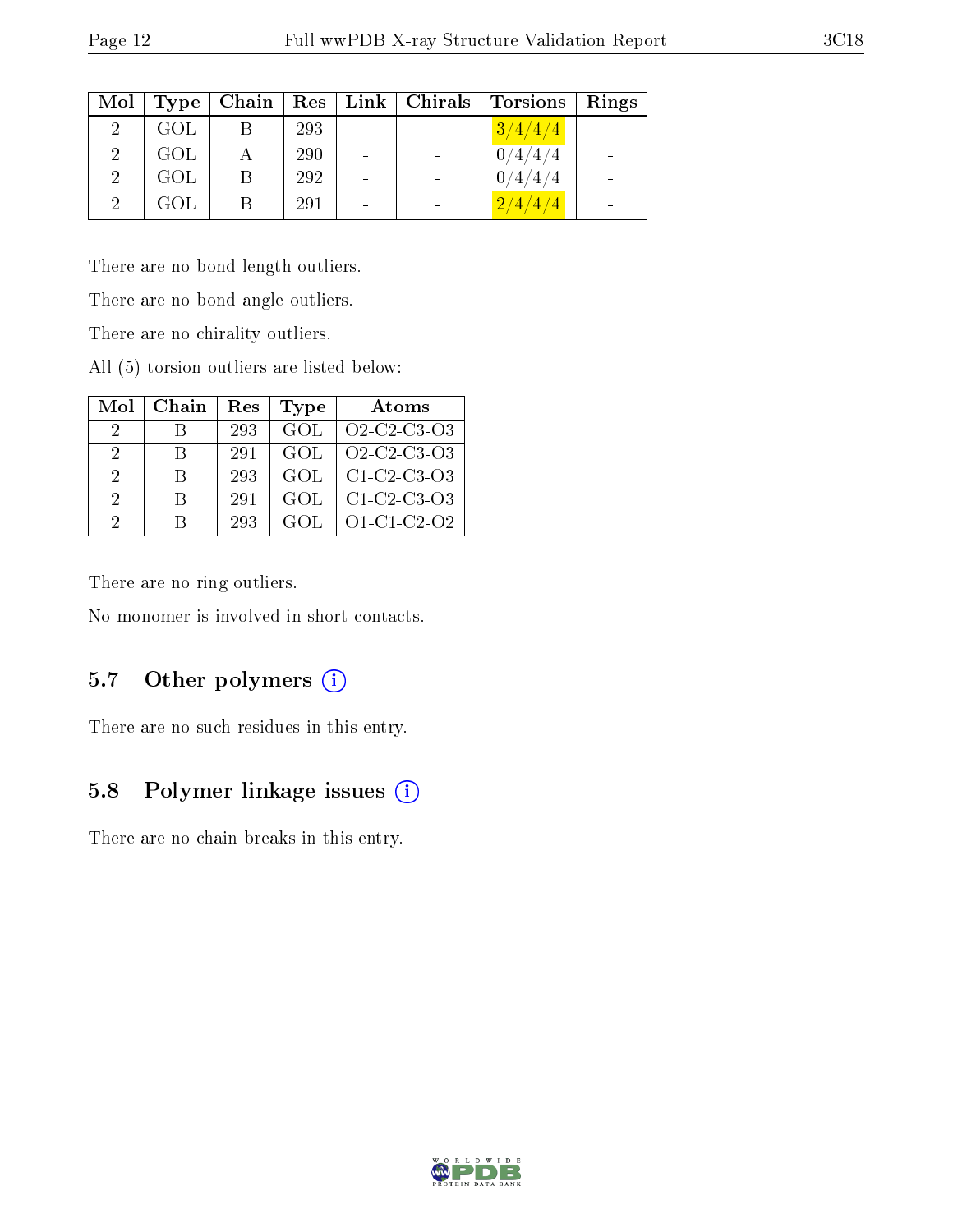# 6 Fit of model and data  $(i)$

# 6.1 Protein, DNA and RNA chains  $(i)$

In the following table, the column labelled  $#RSRZ> 2'$  contains the number (and percentage) of RSRZ outliers, followed by percent RSRZ outliers for the chain as percentile scores relative to all X-ray entries and entries of similar resolution. The OWAB column contains the minimum, median,  $95<sup>th</sup>$  percentile and maximum values of the occupancy-weighted average B-factor per residue. The column labelled ' $Q< 0.9$ ' lists the number of (and percentage) of residues with an average occupancy less than 0.9.

| Mol | Chain         | Analysed        | ${ <\hspace{-1.5pt}{\mathrm{RSRZ}}\hspace{-1.5pt}>}$ | $\rm \#RSRZ{>}2$     | $OWAB(A^2)$    | $\rm Q\textcolor{black}{<}0.9$ $\mid$ |
|-----|---------------|-----------------|------------------------------------------------------|----------------------|----------------|---------------------------------------|
|     |               | $285/290(98\%)$ | $-0.33$                                              | $3(1\%)$ 80   82     | 17, 34, 51, 71 |                                       |
|     | B.            | 284/290(97%)    | $-0.12$                                              | $7(2\%)$ 57<br>60    | 24, 37, 58, 67 |                                       |
|     | $\mathcal{C}$ | $285/290(98\%)$ | $-0.24$                                              | $2(0\%)$ 87 88       | 21, 35, 52, 70 |                                       |
| All | All           | 854/870 (98%)   | $-0.23$                                              | $12(1\%)$ 75<br>  77 | 17, 35, 54, 71 |                                       |

All (12) RSRZ outliers are listed below:

| Mol          | Chain | Res    | Type        | <b>RSRZ</b> |  |
|--------------|-------|--------|-------------|-------------|--|
| 1            | А     | 289    | VAL         | 7.3         |  |
| 1            | С     | 182    | ASP         | 4.4         |  |
| 1            | В     | 197    | GLU         | 2.9         |  |
| 1            | С     | 179    | ALA         | 2.7         |  |
| $\mathbf{1}$ | В     | 66     | LEU         | 2.6         |  |
| 1            | В     | 181    | LEU         | 2.4         |  |
| 1            | А     | 234    | ASP         | 2.3         |  |
| 1            | B     | 41     | LEU         | 2.2         |  |
| 1            | В     | 57     | TYR         | 2.1         |  |
| 1            | В     | 141    | ${\rm SER}$ | 2.0         |  |
| 1            | В     | 154[A] | НIS         | 2.0         |  |
| 1            | А     | 66     | LEU         | 2.0         |  |

### 6.2 Non-standard residues in protein, DNA, RNA chains  $(i)$

There are no non-standard protein/DNA/RNA residues in this entry.

### 6.3 Carbohydrates (i)

There are no carbohydrates in this entry.